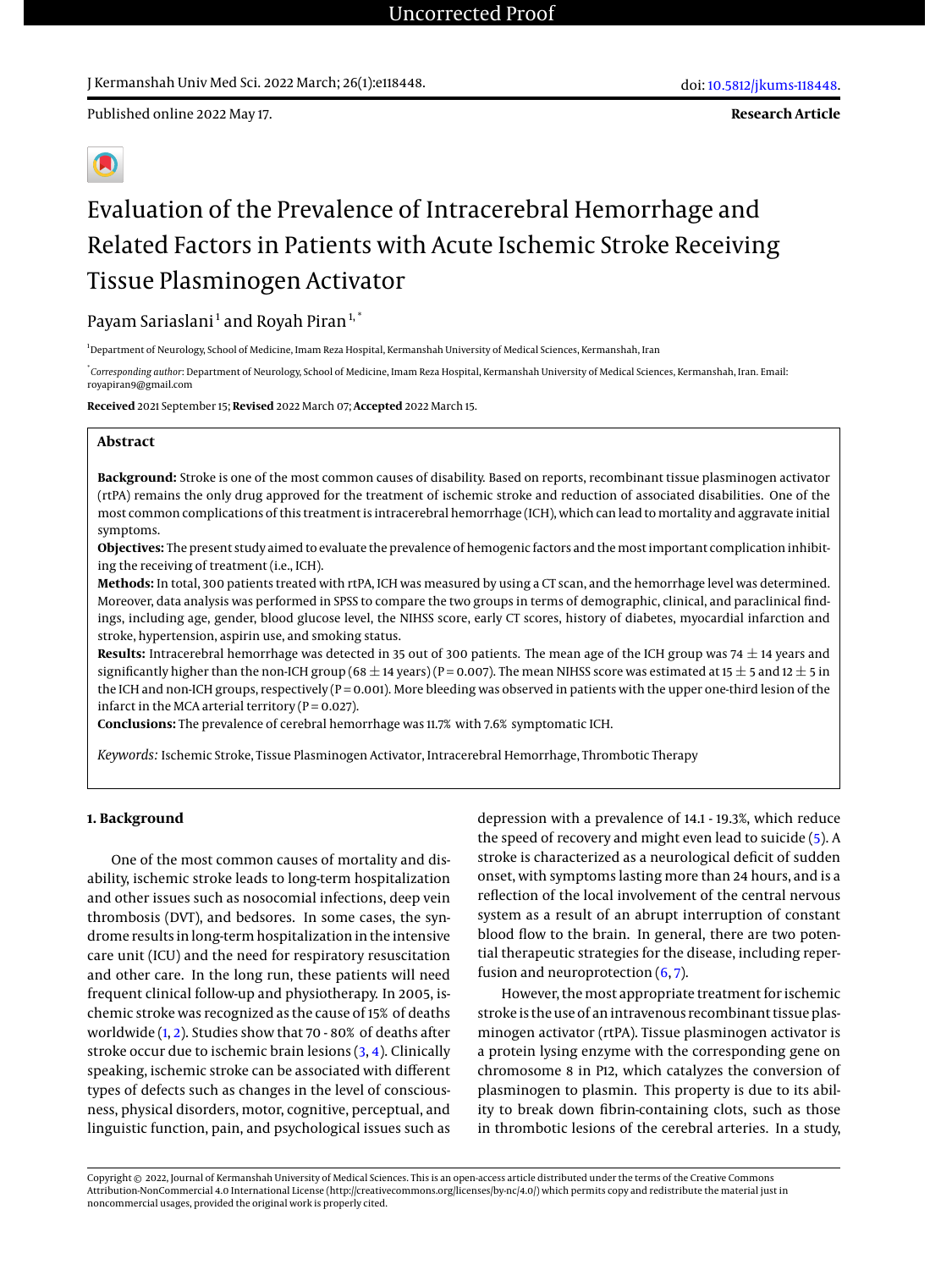promising results were achieved even from injection 3 - 4.5 hours after the onset of stroke following excluding people over 80 and severe cases of stroke. Ideally, more than 40% of stroke patients should receive rtPA [\(8\)](#page-4-0). Usually, those around the patient are the first to notice their disability, and these symptoms appear in less than a few hours. The mentioned treatment can be useful in case of timely referral. Symptoms will alleviate in one in four people within three-six months, and the person's function will return to pre-stroke condition. Performing the treatment in a timely manner and administration restrictions of the technique should be taken into account  $(9)$ . Similar to any other type of treatment, this method is associated with complications despite its benefits, which are sometimes deadlier than the disease itself. However, these problems can be avoided by a more efficient selection of candidate patients for medication. In this regard, a number of factors are scored based on identified criteria, and the candidate patients are selected based on the final score. In fact, each of these factors has a different level of relationship with the hemorrhagic complication occurrence [\(10,](#page-4-2) [11\)](#page-4-3).

#### **2. Objectives**

The present study aimed to determine the prevalence of hemorrhagic complications and factors related to their emergence. This will help select candidate patients for the medication with more care. With this background in mind, the current research attempted to reduce the incidence of intracerebral hemorrhage (ICH) following thrombotic therapy by the correct choice of patients.

#### **3. Methods**

In total, 300 patients with acute stroke treated with rtPA from 2017 to 2019 in Imam Reza Hospital of Kermanshah, Iran were enrolled. Intracerebral hemorrhage following drug administration (symptomatic and within 24 hours or asymptomatic and after 24 hours) was measured by using a CT scan and based on small petechiae, confluent petechiae, parenchymal hemorrhage type 1, parenchymal hemorrhage type 11, and extraischemic hematoma (EIH). In addition, the hemorrhage level was determined, and data analysis was performed in SPSS to compare the two ICH and non-ICH groups in terms of demographic, clinical, and paraclinical factors, including age, gender, blood glucose level upon admission, the NIHSS score, early CT scores, history of diabetes, myocardial infarction and stroke, hypertension, the time period between onset of symptoms and ICH incidence, aspirin use, and smoking status.

In this study, ICH was detected in 35 out of 300 patients. The mean age of the ICH group was 74  $\pm$  14 years and significantly higher than the non-ICH group (68  $\pm$  14 years) (P = 0.007). In addition, the mean NIHSS score was estimated at 15  $\pm$  5 and 12  $\pm$  5 in the ICH and non-ICH groups, respectively. In this regard, the mentioned score was significantly higher in the ICH group compared to the non-ICH group (P = 0.001). Moreover, no significant difference was observed between the two groups regarding blood glucose level, hypertension, myocardial infarction and stroke, gender, history of diabetes, smoking status, aspirin use, and the time between the onset of symptoms and ICH incidence [\(Table](#page-1-0) [1\)](#page-1-0).

<span id="page-1-0"></span>**Table 1.** Prevalence of Intracerebral Hemorrhage in Patients Receiving Tissue Plasminogen Activator

| Hemorrhage           | Frequency | Percentage | <b>Cumulative Percentage</b> |
|----------------------|-----------|------------|------------------------------|
| <b>Correct value</b> |           |            |                              |
| Negative             | 265       | 88.3       | 88.3                         |
| Positive             | 35        | 11.7       | 100                          |
| Total                | 300       | 100        |                              |

In this study, the mean NIHSS score was 15  $\pm$  5 and 12  $\pm$ 5 in the ICH and non-ICH groups, respectively. In addition, the minimum and maximum scores were 6 and 26 in the former group and 1 and 26 in the latter group, respectively [\(Figure 1\)](#page-2-0).

According to the results, there was a significant relationship between patients' age and NIHSS scores with ICH incidence ( $P < 0.05$ ). On the other hand, no significant association was found between ICH and blood glucose level, hypertension, and the time period between the onset of symptoms and ICH incidence ( $P > 0.05$ ).

#### **5. Discussion**

This was a descriptive-analytical study performed on 300 patients who were potential candidates for rtPA administration. To the best of our knowledge, ICH is the most important complication of the mentioned drug, and its frequency depends on various criteria assessed in the current research. Due to the importance of the subject, similar studies have been conducted to assess this issue. However, this was the first study performed on the current population. In the present study, the ICH incidence rate was estimated at 11.7%. In studies by Renu et al. and Mijderwijk et al., ICH was reported at 8.5% and 4.8%, respectively [\(12,](#page-4-4) [13\)](#page-4-5). In other studies, the ICH rate has been reported in the range of 6 - 9%. However, the hemorrhagic complication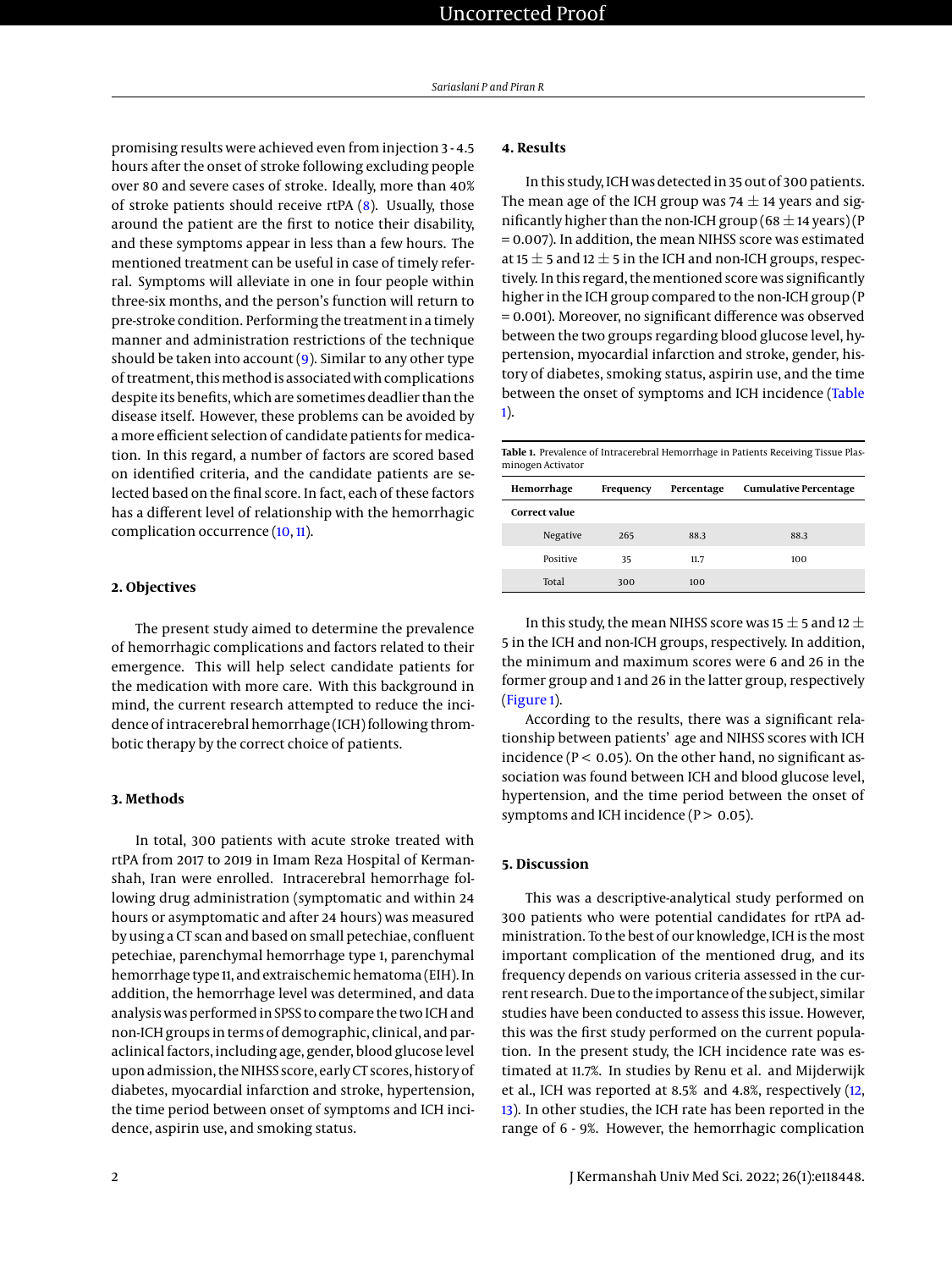# Uncorrected Proof

<span id="page-2-0"></span>

Figure 1. Relationship between patients' age and intracerebral hemorrhage following tissue plasminogen activator administration; relationship between NIHSS score and intracerebral hemorrhage following tissue plasminogen activator administration.

was higher in the current research, compared to similar studies.

Based on previous studies, other hemogenic factors, such as digestive bleeding and systematic hemorrhage, occur at an incidence rate of 1.7% and 0.3%, respectively, which have not been assessed in similar studies. In the current research, the mean age of the subjects in the ICH group was 74  $\pm$  14 years, and the age range of the participants was 40 - 89 years. In the non-ICH group, the mean age was 68  $\pm$ 14 years, and the minimum and maximum age of participants was 30 and 95 years, respectively. Based on our findings, there was a significant relationship between patients' age and ICH incidence following rtPA administration. In this respect, the higher the score, the higher the incidence of complications ( $P < 0.05$ ), which is consistent with the results obtained by Tanne et al. and Larrue et al. [\(14,](#page-4-6) [15\)](#page-4-7).

In the current research, the mean NIHSS score in the ICH group was 15  $\pm$  5, and the range of NIHSS scores was 6 - 26. In the non-ICH group, the mean NIHSS score was  $5 \pm$ 12, and the minimum and maximum scores were 1 and 26, respectively. According to the results of the present study, there was a significant relationship between the mean NIHSS score of patients and the ICH incidence rate following the rtPA administration. In this respect, the higher the score, the higher the possibility of complications (P < 0.05). Consistent with our findings, Mijderwijk et al. [\(13\)](#page-4-5) reported a relationship only between the NIHSS score and ICH incidence among different variables. Similarly, our findings are congruent with the results obtained by Kidwell et al.  $(16)$ , Lansberg et al.  $(17)$ , and Selim et al.  $(18)$ .

The mean time from onset of symptoms to tpRA administration was 120 minutes with a standard deviation of 62. In addition, ICH occurred at aminimum andmaximum time of 20 and 240 minutes, respectively. According to the results, there was no significant relationship between the time between the onset of symptoms and drug administration and ICH ( $P > 0.05$ ). In this regard, our findings are in accordance with the results obtained by Mijderwijk et al. [\(13\)](#page-4-5). Meanwhile, the results reported by Kidwell et al. [\(16\)](#page-4-8) are not consistent with our findings. Notably, the mentioned factor has not been assessed in other studies.

Similarly, other variables such as blood glucose level upon admission, hypertension (systolic and diastolic blood pressure), and the time between the onset of symptoms and drug administration were evaluated in the current research. According to the results, there was no significant relationship between the foregoing variables and ICH ( $P > 0.05$ ), which is congruent with the results obtained by Renu et al.  $(12)$  and Mijderwijk et al.  $(13)$ . In the current research, 256 patients had no history of smoking while 44 of the subjects were smokers. Based on our findings, 11.4% of the patients with ICH were smokers, whereas 88.6% of the subjects with ICH had no history of smoking. In terms of gender, 126 subjects were female and 174 participants were male. Among 35 patients with ICH, 14 cases (40%) were female and 21 (50%) were male. In addition, 41 participants had a previous ischemic stroke, whereas 259 subjects had no history of stroke. Among 35 patients with ICH, 17.1% had a previous history of strokes while 82.9% had no such history. Moreover, 45 subjects had dia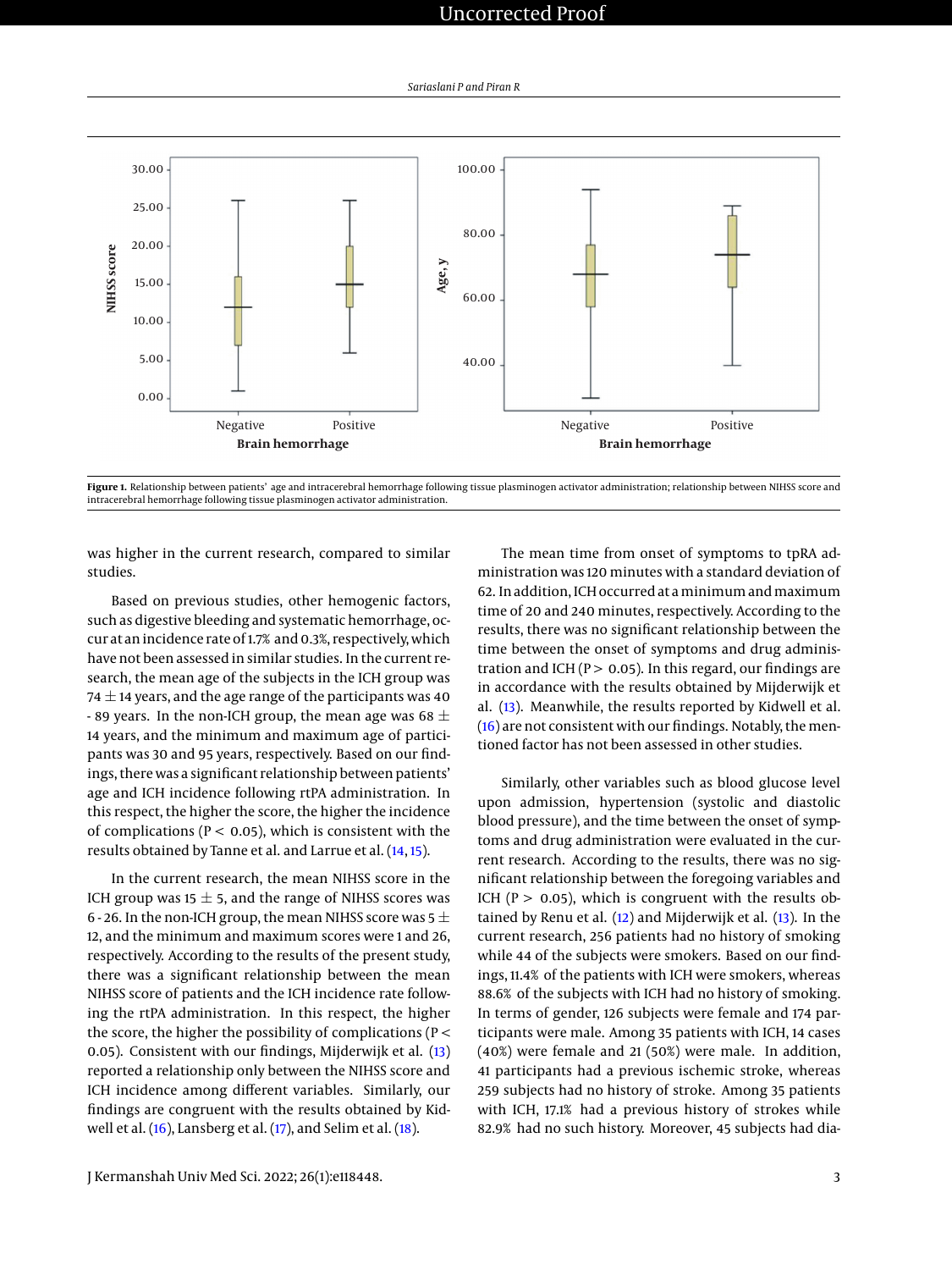betes, whereas 255 cases were not diagnosed with diabetes. Among 35 patients with ICH, 20% had diabetes and the rest (80%) had no diabetes. Moreover, among 35 patients with ICH, 22.9% of the subjects used aspirin and the rest (77.1%) did not consume the medication. Furthermore, 25 subjects had a history of myocardial infarction, whereas 275 cases had no such history. Among 35 patients with ICH, 14.3% had a previous history of myocardial infarction and the rest (85.7%) had no such history. Based on our findings, none of the mentioned variables had a significant relationship with the incidence of hemorrhagic complication (P > 0.05), which is consistent with the results obtained by Renu et al. [\(12\)](#page-4-4) and Mijderwijk et al. [\(13\)](#page-4-5) but inconsistent with other studies. In early CT scan results, the ischemic lesion was present in less than one-third of the middle cerebral artery in 92 patients and more than one-third of the middle cerebral artery in 15 patients. According to the results, there was a significant relationship between early CT scan results and hemorrhagic complications. In this respect, the larger the initial lesion, the more the possibility of complications.

In the current research, we evaluated almost all SEDAN Score factors and Hemorrhage After Thrombolysis (HAT) Score [\(19\)](#page-4-11), including stroke history, early CT results, diabetes, NIHSS, age, and blood glucose level. The NIHSS score of the factor was significant in most similar studies and consistent with our findings. In addition, we assessed the criteria of hypertension, smoking status, aspirin use, and history of myocardial infarction (the following results are the findings in addition to the main study and hemorrhage grading is not included in the study). We also divided the type of hemorrhagic lesions following the rtPA administration. In this regard, the classifications included small petechiae type 1 (seven cases), confluent petechiae (five cases), parenchymal hemorrhage type 1 (nine cases), parenchymal hemorrhage type 11 (two cases), and extraischemic hematoma (three cases) [\(20\)](#page-4-12). Therapeutic measures were performed to reserve rtPA-induced coagulopathy in 20 ICH patients. According to the results, 12 ICH cases were symptomatic, whereas 23 cases were asymptomatic.

#### *5.1. Conclusions*

According to the results of the present study, there was a significant relationship between ICH following rtPA administration and age and NIHSS score of patients and early CT scan results. However, no significant association was found between the compound and variables of blood glucose level, systolic and diastolic blood pressure, the time between the onset of symptoms and drug administration, diabetes, history of ischemic stroke and myocardial infarction, aspirin use, smoking status and the time between the onset of symptoms and referral. In addition, the ICH prevalence following rtPA injection was 7.11%, 7.5% of which was symptomatic.

#### **Acknowledgments**

The authors acknowledge with grateful appreciation the kind assistance and financial support provided by the vice chancellor for research at the Kermanshah university of medical sciences.

#### **Footnotes**

**Authors' Contribution:** Royah piran and payam sari contributed to the design and implementation of the research to the analysis of the result and to the writing of the manuscript.

**Conflict of Interests:** There is conflict of interest between authors.

**Data Reproducibility:** The data presented in this study are openly available in one of the repositories or will be available on request from the corresponding author by this journal representative at any time during submission or after publication. Otherwise, all consequences of possible withdrawal or future retraction will be with the corresponding author.

**Ethical Approval:** 980962

**Funding/Support:** It was not declared by the authors.

**Informed Consent:** It was not declared by the authors.

#### **References**

- <span id="page-3-0"></span>1. Dhamija RK, Mittal S, Bansal BC. Trends in clinico-epidemiological correlates of stroke in the community. *J Indian Acad Clin Med*. 2000;**5**(1):28–31.
- <span id="page-3-1"></span>2. Khealani BA, Hameed B, Mapari UU. Stroke in Pakistan. *J Pak Med Assoc*. 2008;**58**(7):400–3. [PubMed: [18988415\]](http://www.ncbi.nlm.nih.gov/pubmed/18988415).
- <span id="page-3-2"></span>3. Singh RB, Suh IL, Singh VP, Chaithiraphan S, Laothavorn P, Sy RG, et al. Hypertension and stroke in Asia: prevalence, control and strategies in developing countries for prevention. *J Hum Hypertens*. 2000;**14**(10- 11):749–63. doi: [10.1038/sj.jhh.1001057.](http://dx.doi.org/10.1038/sj.jhh.1001057) [PubMed: [11095165\]](http://www.ncbi.nlm.nih.gov/pubmed/11095165).
- <span id="page-3-3"></span>4. Brott T, Haley EC, Levy DE, Barsan WG, Reed RL, Olinger CP, et al. The investigational use of tPA for stroke. *Ann Emerg Med*. 1988;**17**(11):1202– 5. doi: [10.1016/s0196-0644\(88\)80069-6.](http://dx.doi.org/10.1016/s0196-0644(88)80069-6) [PubMed: [3142318\]](http://www.ncbi.nlm.nih.gov/pubmed/3142318).
- <span id="page-3-4"></span>5. Deguchi K, Miyazaki K, Tian F, Liu N, Liu W, Kawai H, et al. Modifying neurorepair and neuroregenerative factors with tPA and edaravone after transient middle cerebral artery occlusion in rat brain. *Brain Res*. 2012;**1436**:168–77. doi: [10.1016/j.brainres.2011.12.016.](http://dx.doi.org/10.1016/j.brainres.2011.12.016) [PubMed: [22221736\]](http://www.ncbi.nlm.nih.gov/pubmed/22221736).
- <span id="page-3-5"></span>6. Kim JS. Stroke in Asia: a global disaster. *Int J Stroke*. 2014;**9**(7):856–7. doi: [10.1111/ijs.12317.](http://dx.doi.org/10.1111/ijs.12317) [PubMed: [25231579\]](http://www.ncbi.nlm.nih.gov/pubmed/25231579).
- <span id="page-3-6"></span>7. Zhang W, Sato K, Hayashi T, Omori N, Nagano I, Kato S, et al. Extension of ischemic therapeutic time window by a free radical scavenger, Edaravone, reperfused with tPA in rat brain. *Neurol Res*. 2004;**26**(3):342–8. doi: [10.1179/016164104225014058.](http://dx.doi.org/10.1179/016164104225014058) [PubMed: [15142331\]](http://www.ncbi.nlm.nih.gov/pubmed/15142331).